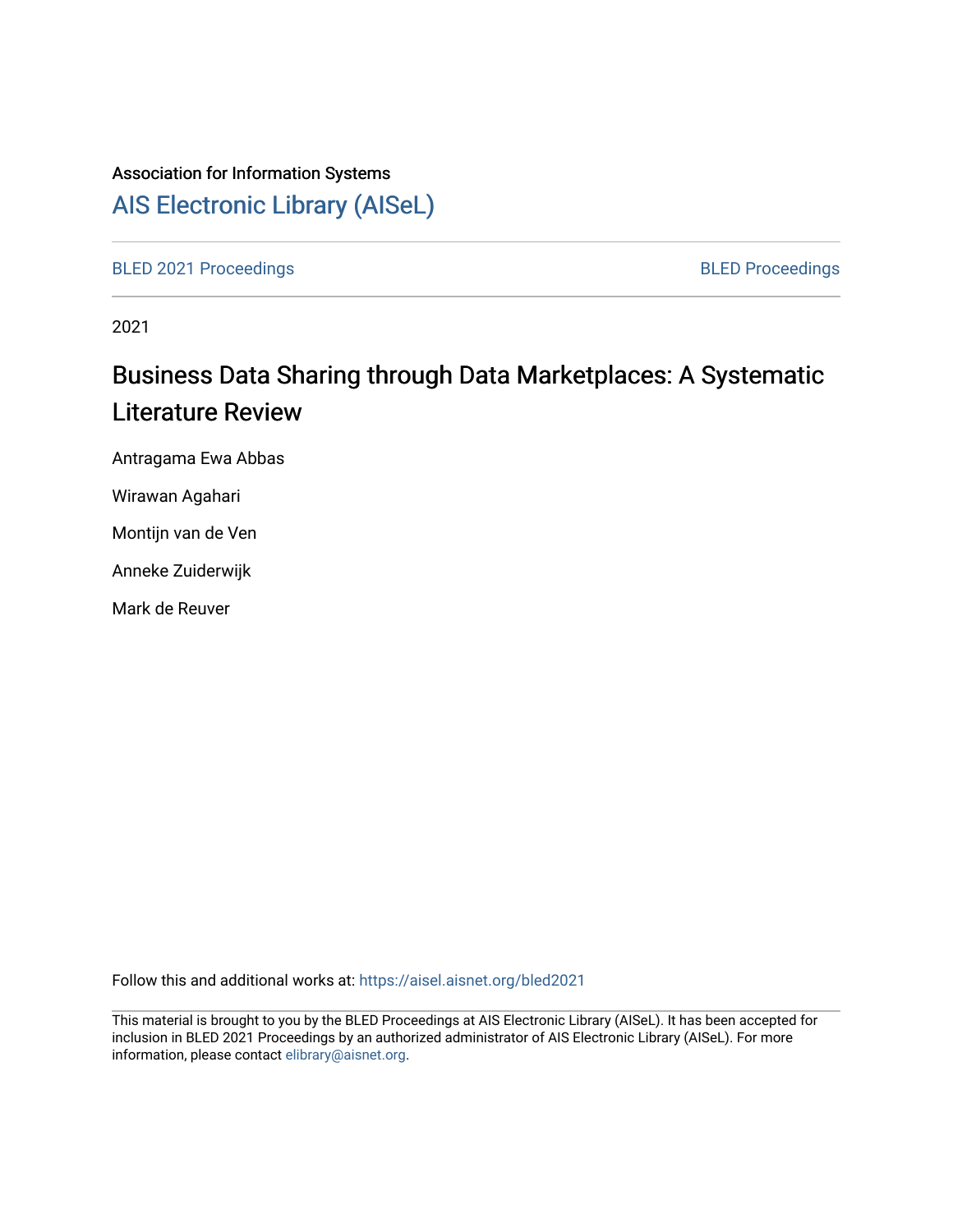## **BUSINESS DATA SHARING THROUGH DATA MARKETPLACES: A SYSTEMATIC LITERATURE REVIEW**

### ANTRAGAMA EWA ABBAS,<sup>1</sup> Wirawan Agahari,<sup>1</sup> MONTIJN VAN DE VEN, $^2$  ANNEKE ZUIDERWIJK $^1$  & MARK DE REUVER<sup>1</sup>

1 Delft University of Technology, Faculty of Technology, Policy and Management, Delft, The Netherlands; e-mail: a.e.abbas@tudelft.nl, w.agahari@tudelft.nl, A.M.G.Zuiderwijk-vanEijk@tudelft.nl, G.A.deReuver@tudelft.nl <sup>2</sup>Eindhoven University of Technology, Department of Industrial Engineering & Innovation Sciences, Eindhoven, The Netherlands; e-mail: m.r.v.d.ven@tue.nl

**Abstract** Data marketplaces are expected to play a crucial role in tomorrow's data economy but hardly achieve commercial exploitation. Currently, there is no clear understanding of the knowledge gaps in data marketplace research, especially neglected research topics that may contribute to advancing data marketplaces towards commercialization. This study provides an overview of the state of the art of data marketplace research. We employ a Systematic Literature Review (SLR) approach and structure our analysis using the Service-Technology-Organization-Finance (STOF) model. We find that the extant data marketplace literature is primarily dominated by technical research, such as discussions about *computational pricing* and *architecture*. To move past the first stage of the platform's lifecycle (i.e., platform design) to the second stage (i.e., platform adoption), we call for empirical research in non-technological areas, such as *customer expected value* and *market segmentation*.

**Keywords:** data markets, data marketplaces, data exchange, business dat sharing, research agenda, systematic literature review, **STOF** model



DOI https://doi.org/10.18690/978-961-286-485-9.6 ISBN 978-961-286-485-9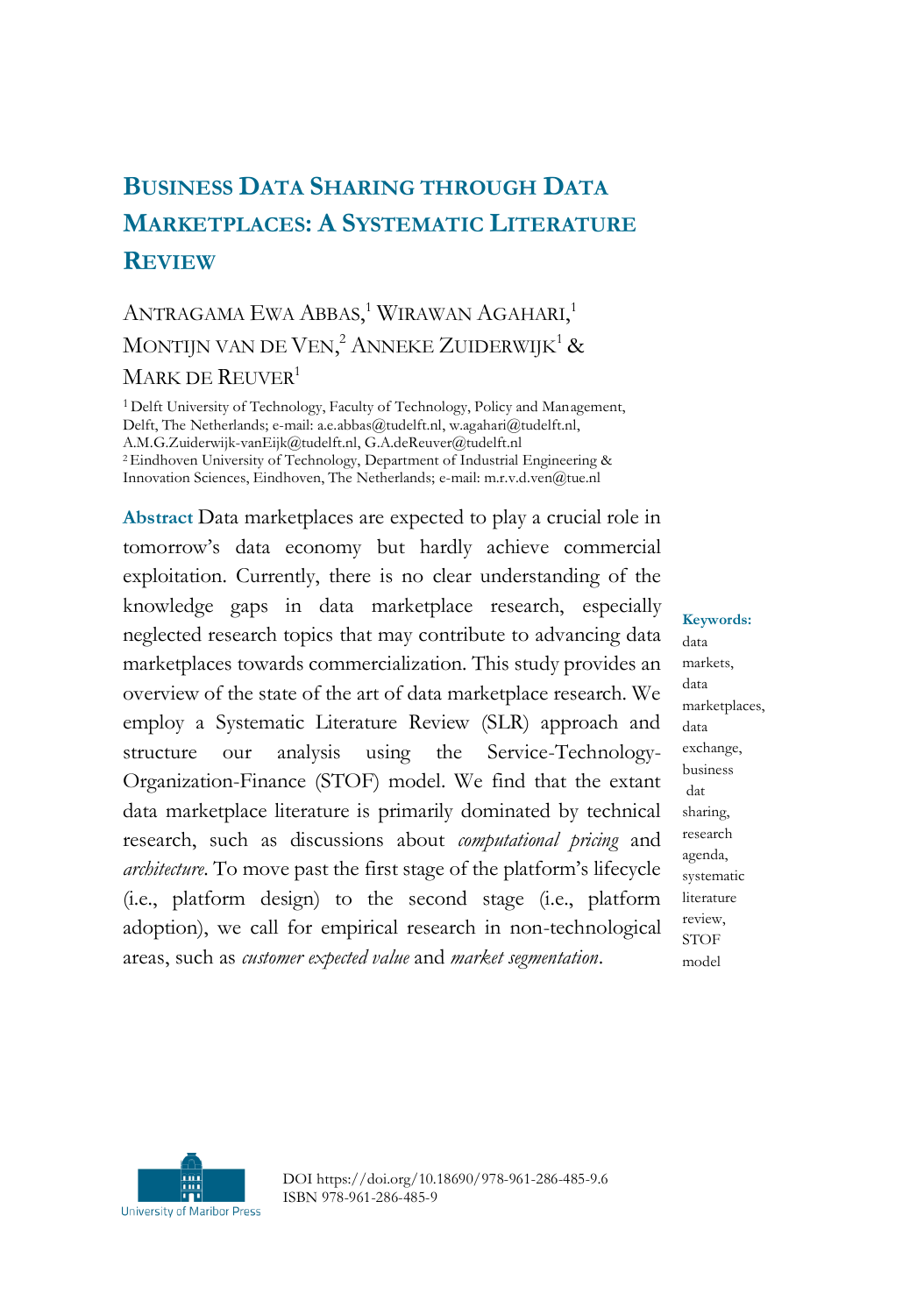#### **1 Introduction**

Data marketplaces are expected to play a crucial role in tomorrow's data economy (European Commission, 2020). Business data sharing via data marketplaces may contribute to overall economic growth by stimulating data-driven innovation, improving the competitiveness of Small and Medium-sized Enterprises (SMEs), and opening up job markets (Virkar et al., 2019). A data marketplace can be broadly defined as a multi-sided platform that matches data providers and data buyers, and that facilitates business data exchange and financial transactions. Key actors that provide data marketplace functionalities include data marketplace owners, operators, and third-party providers (TPPs) (Fruhwirth et al., 2020; Koutroumpis et al., 2020; Spiekermann, 2019). However, despite the alleged potential, data marketplaces generally remain conceptual and hardly commercially exploited. For instance, Microsoft's Azure Data Marketplace, xDayta, and Kasabi are among out-of-market data marketplaces (Spiekermann, 2019).

From an academic perspective, recent trends in the European Union policy-making agendas towards business data sharing have led to a proliferation of data marketplaces studies, resulting in a constantly expanding yet fragmented body of literature. Recent work provides understanding of the state-of-the-art of data marketplaces in practice (e.g., Fruhwirth et al., 2020) but does not provide a comprehensive overview of data marketplaces research in academia. Consequently, we have no clear understanding of the knowledge gaps in data marketplace research. Specifically, we lack understanding of whether research is lacking on topics that would advance data marketplaces towards commercialization. As it stands, it might well be that academic research is focusing on topics that do not help resolve the standstill in data marketplace commercialization. To evaluate this assertion, this paper aims to investigate the current state of the art of data marketplace research.

We will conduct a systematic literature review on existing data marketplaces research by adopting the guideline provided by Okoli (2015). To cover the broad range of issues that plays a role in technology commercialization, we use the business model construct as a synthetic device (cf., Solaimani et al., 2015). In this way, our study will be, to our knowledge, the first to provide a comprehensive overview of data marketplace research, which will be beneficial in steering future research towards the commercialization of such marketplaces. In this paper, we consider all data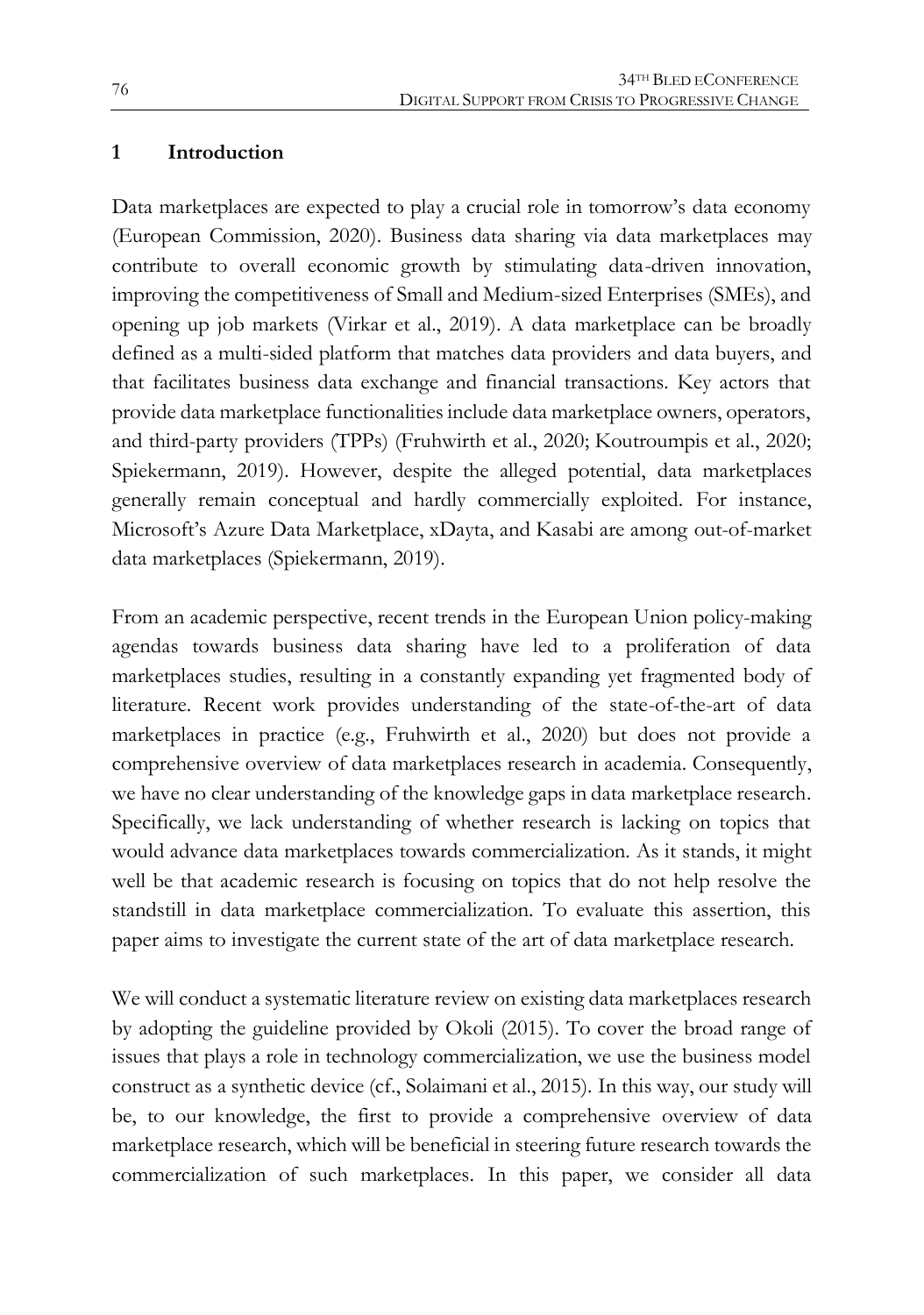marketplaces archetypes revealed by Fruhwirth et al. (2020): centralized, decentralized, and personal data trading. In *centralized data trading*, data marketplaces mediate data exchange from diverse domains and origins, incorporating different data types and pricing mechanisms. Advanced data marketplaces in this archetype employ smart contracts to execute transactions. *Decentralized data trading,* on the other hand, relies on a decentralized architecture to operate data marketplaces. Finally, *personal data trading* refers to a Customer-to-Business (C2B) relationship where individuals can sell their personal information to corporations.

#### **2 Research Approach**

This research employs a Systematic Literature Review (SLR) approach (Okoli, 2015). Our primary database is Scopus, which comprises a comprehensive database of many scientific research papers, including the area we are examining in this study. We selected articles based on three criteria: articles should be (1) written in English; (2) published in a peer-reviewed journal or conference proceedings; and (3) focused on data marketplaces. We use the search terms of *("data marketplace\*") OR ("data market\*").* The literature search was conducted on 6 July 2020 and resulted in 496 articles. We complemented these articles with nine additional papers that we consider key literature. The articles did not appear in the initial search because, for instance, they do not use the *data marketplace* term explicitly, neither in the title nor abstract. We extracted the articles' meta-data and saved it in an Excel spreadsheet (available here: https://doi.org/10.4121/14673813.v1).

Next, we analyzed the quality of the identified articles by employing a two-step screening approach. First, we looked into the title and abstract of the selected papers to assess their relevance. We discussed our assessment internally to reach a consensus, resulting in an exclusion of 225 papers. Second, we combined quantitative traditional metrics (e.g., citation numbers) and next-generation metrics (e.g., social media, usage, captures, and mentions) to further select the reviewed papers. The next-generation metrics provided by the Scopus database are known as the PlumX Metrics (Champieux, 2015). To do so, we first calculated the average number of citations from the existing 280 articles as a threshold, in which we include any articles above this average citation number (7.3). If the number of citations of an article was below the threshold, we checked whether the article was published in a high-quality journal or conference proceedings (i.e., ranked above the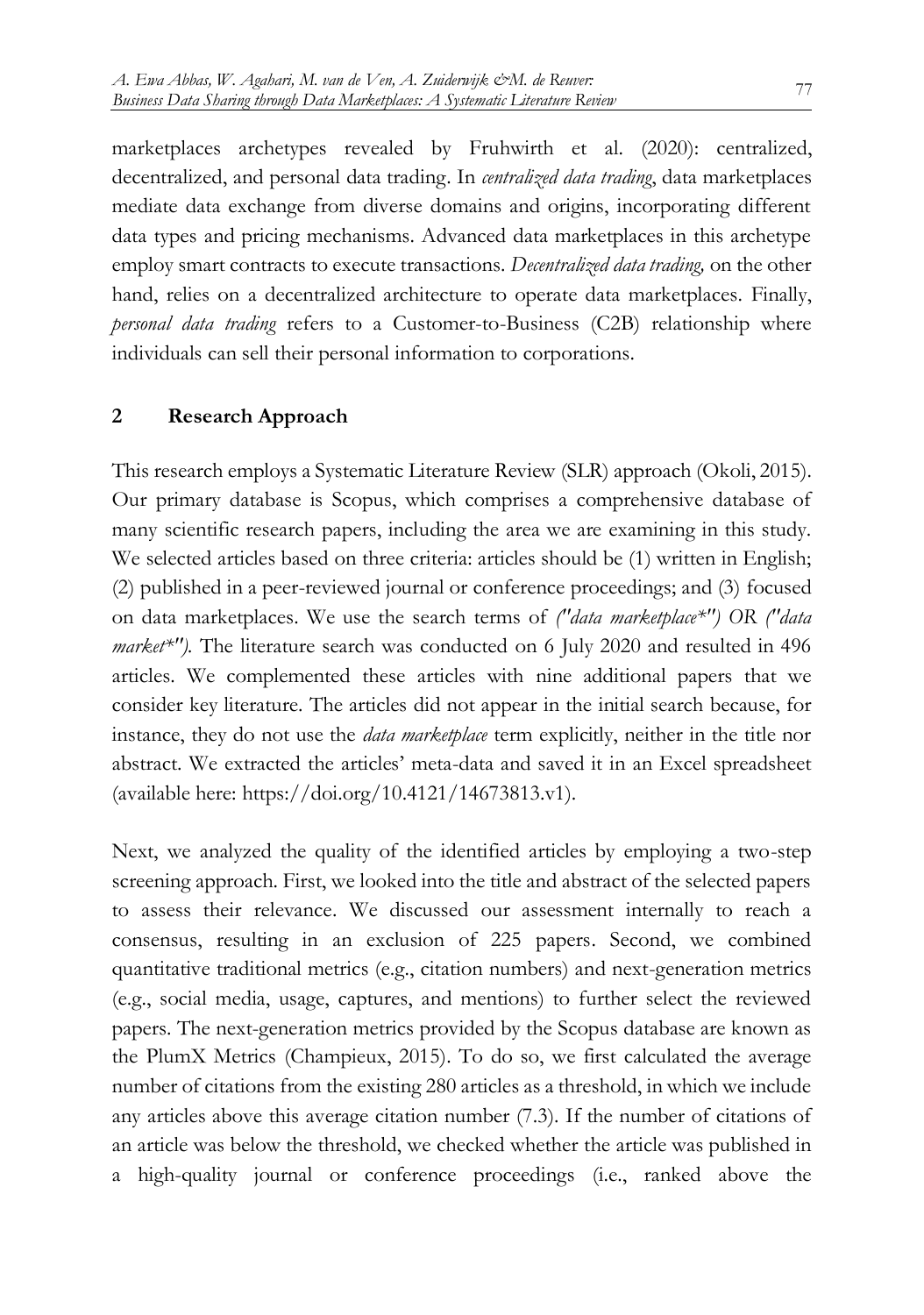$50<sup>th</sup>$  percentile in its respective domain). For articles not meeting these criteria, we used the average number of next-generation metrics from the existing 280 articles (social media  $= 2.1$ , usage  $= 44.8$ , captures  $= 43.2$ , mentions  $= 0.2$ ) to check whether policymakers or practitioners have read the article. In this way, we ensure that the inclusion of our sampling papers reflects both scientific reliability and relevance. In this stage, the number of included papers was 158.

Following Solaimani et al. (2015), we used the STOF model to structure the identified articles. It is a generic framework to reconstruct the logic of a business and its ecosystems (Bouwman et al., 2008). Thus, the STOF model enables a highlevel representation of the service domain (S), technology domain (T), organization domain (O), and finance domain (F). The STOF model is suitable for our purpose since it is explicitly designed for ICT-enabled services like data marketplaces. Unlike frameworks such as business model canvas, the STOF model explicitly captures the role of technology in commercialization. Moreover, the STOF model helps understand the dynamics involved in developing successful business models, i.e., market adoption and sustainable profitability of the designed services. Due to the lack of commercialized data marketplaces, it is crucial to understand what we (do not) know about the breadth of the business models of data marketplaces, ranging from their value to how they deliver and capture value. Hence, the STOF model is highly appropriate to structure our discussion.

We then read the full text of the 158 remaining articles and classified each article into **a STOF model domain**. Furthermore, each article was further classified into **a category.** In classifying an article, we identified its main objective while paying attention to the primary unit of analysis. For example, Munoz-Arcentales et al. (2019) propose an architecture for providing data usage and access control. Since the discussion emphasizes technology needs, we classified this paper into the *architecture* category in the STOF *technology* domain. Although some articles can have multiple overlapping topics, we still attempted to assign each article into a single category. We justified this by analyzing the central theme of the discussion. Various articles were independently categorized by multiple authors to assess inter-rater reliability (see the supplementary material). In general, there was a high level of agreement between the authors. We also further excluded some irrelevant articles, including those that did not discuss data marketplaces. **Our final sample consisted of 137 articles.**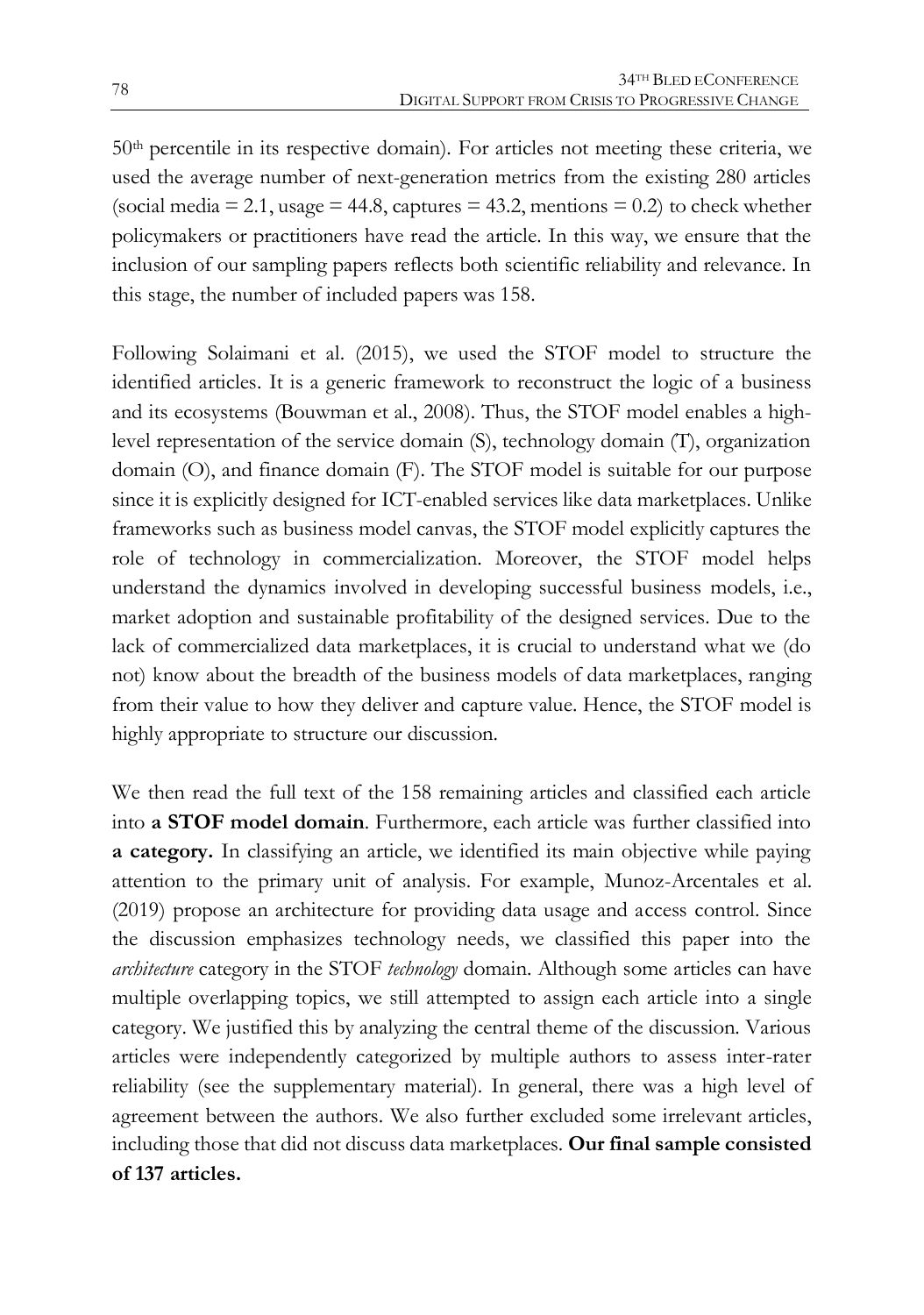#### **3 Results: STOF Model Categorization**

This section describes the results of our STOF model categorization. In total, we identified seventeen categories. Figure 1 provides the categorization of the articles. Given the page limitation, we only provide the topic examples for each category. For the whole topic list, please refer to the supplementary material.



**Figure 1 The selected articles categorized using the STOF model (n=137)**

We identify three categories within the STOF **service domain.** The first one, the most dominant category, is the *value proposition*. The studies in this category are generally concerned with means to identify value for end-users of data marketplaces. For example, Perera et al. (2017) and Anderson et al. (2014) explore the value of trading IoT and healthcare data, respectively. An additional example is the value exploration of data marketplaces that trade anonymous personal data (Robinson, 2017). Another category that has received considerable attention from scholars concerns the *data-related aspects*. This category explores data properties as a unit of analysis, such as data characteristics as economic goods (Demchenko et al., 2018) and approaches to identify data quality problems (Zhang et al., 2019). Meanwhile, literature on the *users' preferences* discusses data providers' willingness to share data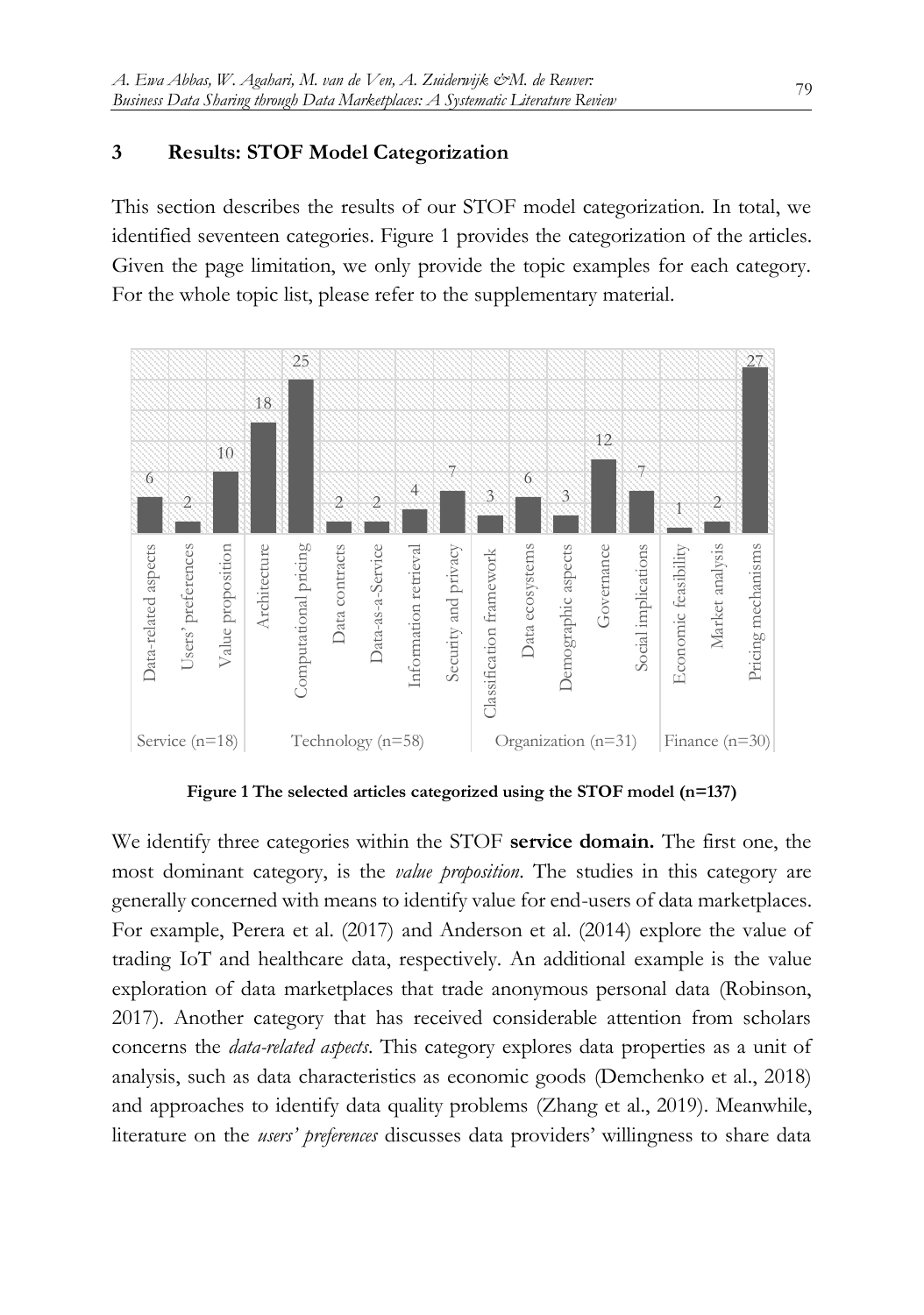considering aspects such as anonymity (Schomakers et al., 2020) and data ownership (Kamleitner & Mitchell, 2018).

Most publications fall within the STOF **technology domain**, which can be divided into six categories. In our sample, the most discussed category is the *computational pricing,* which focuses on technical discussions for data pricing. Publications in this category propose, for instance, online query-based mechanisms (Zheng et al., 2020), an algorithmic solution for data pricing and revenue distribution (Agarwal et al., 2019), a bi-level mathematical programming model that considers data quality (Yu & Zhang, 2017). Following this, many scholars discuss topics related to *architecture*, generally referring to the various technical components of data marketplaces. Examples of architecture in data marketplaces include blockchain-based system architectures (e.g., Jeong et al., 2020; López & Farooq, 2020), an architecture for data access and control (Munoz-Arcentales et al., 2019), and a reference architecture (Roman & Stefano, 2016). The *security and privacy* category has also gained much attention in the literature. The topics covered in this category are related to privacypreserving technology (e.g., Niu et al., 2019; Zhao et al., 2019), property right enforcements (Sørlie & Altmann, 2019), and secure information models (Shaabany et al., 2016). *Information retrieval* topics such as schema (Hatanaka & Abe, 2015) and ontologies (Morrison et al., 2011) are also discussed in the literature. Another category examines the model for *data contracts* to explicitly specify data usage (Truong et al., 2012). Finally, the *data-as-service* category explores the structured model for services offered in the Application Programming Interface (API), e.g., Vu et al. (2012).

We identify six categories in the STOF **organization domain**. The most-discussed category is *governance*, which broadly refers to governing processes by certain actors (e.g., platform owners) via several mechanisms, such as norms or power (Bevir, 2012). Examples of governance topics include discussion about policies and strategies in data marketplaces (Tupasela et al., 2020), construction of a data property protection system (Yu & Zhao, 2019), governance mechanisms in the platform design process (Otto & Jarke, 2019), self-regulation for fairness and transparency for data sharing (Richter & Slowinski, 2019). Moreover, the *social implications* category explores topics such as ethical concerns (e.g., Ahmed & Shabani, 2019; Ishmaev, 2020), implications of data trading for social, political, economic, and cultural context (Virkar et al., 2019), and challenges faced by private data marketplaces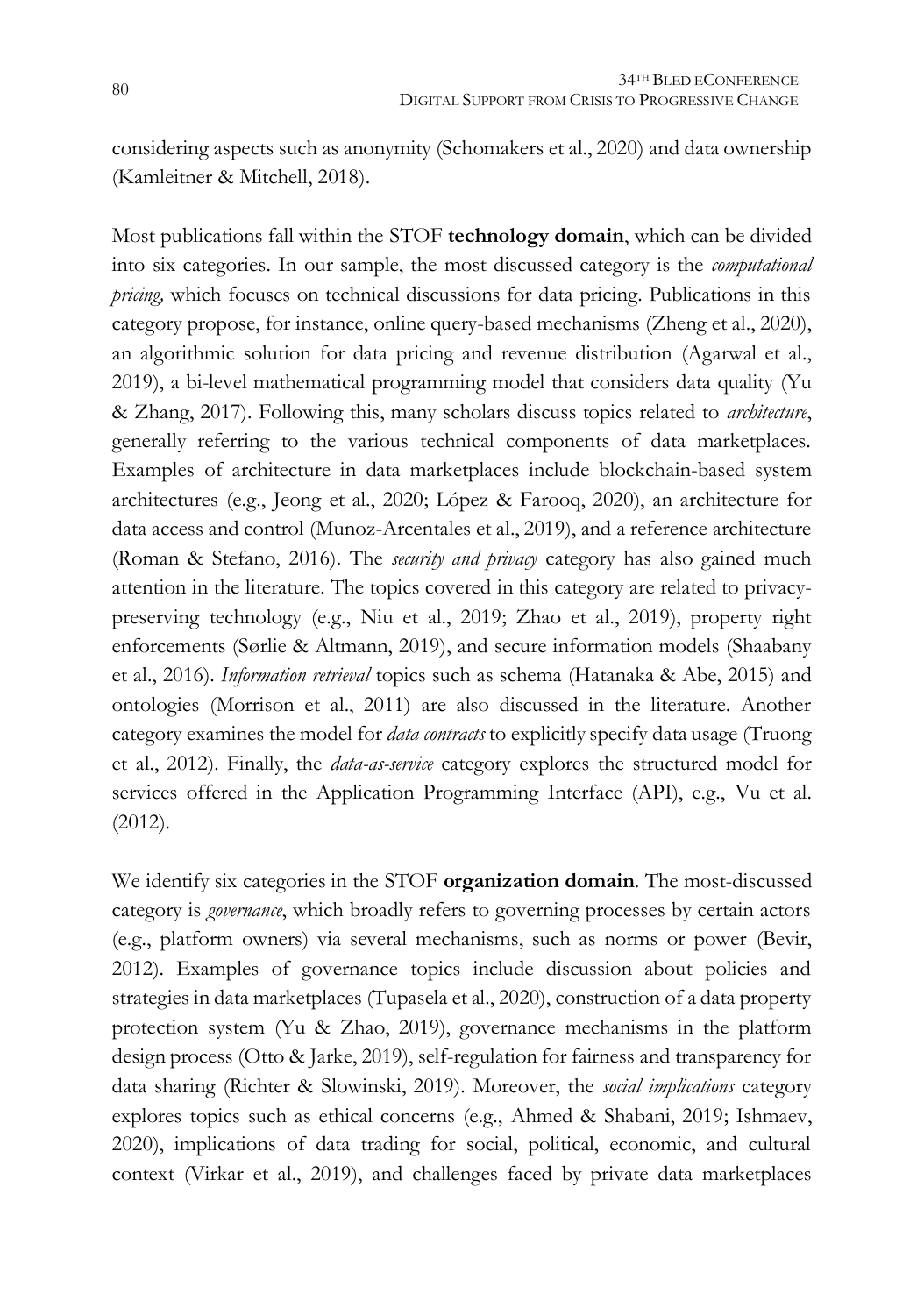(Spiekermann et al., 2015). The next category is *data ecosystems,* which covers the topics of reviewing data ecosystems (Oliveira et al., 2019; W. Thomas & Leiponen, 2016) or exploring market mechanisms for data (Koutroumpis et al., 2020). The category of *classifying data marketplaces* by developing business model taxonomies (e.g., Fruhwirth et al., 2020; Stahl et al., 2016) is also examined. Finally, the selected research discusses topics such as the composition of the actors' population (Macdonald & Frank, 2017) and the geographical distribution of victim in stolen data markets (Smirnova & Holt, 2017) is categorized in the *demographic aspects*.

Finally, we identify three categories in the STOF **finance domain**. Articles in this domain are not equally distributed across categories because most scholars are interested in the *pricing mechanism.* Unlike the computational pricing (in the STOF technology domain) that focuses on technical aspects, the pricing mechanisms here discuss mathematical or economic approaches in evaluating, valuating, or pricing data in data marketplaces. The topic examples of this category are data trading models that consider privacy valuation (Oh et al., 2020), a debt-credit mechanism for data pricing (Liu et al., 2019), auction-based query pricing (Wang et al., 2019), and pricing mechanisms that aim for revenue or profit maximization (e.g., Mao et al., 2019). Other examples explored in this category are pricing mechanisms based on the Stackelberg game approach (Shen et al., 2019) and data quality scores for data pricing (Stahl & Vossen, 2016). Other categories in the finance domain are the *market analysis* that includes topics such as estimating the economic value of stolen data market (e.g., Holt et al., 2016; Shulman, 2010), as well as the *economic feasibility* category that examines Nash equilibria in competition between actors (Guijarro et al., 2019).

#### **4 Discussion and Conclusion**

This paper aims to investigate the current state of the art of data marketplace research. As shown in figure 1, we reveal that that data marketplace research is still primarily dominated by technical literature. Based on this fact, the pattern of evolution of data marketplace research tends to follow the *technology push* (i.e., technological advancement drives innovation). We argue that one possible reason behind this may be the availability of funding and projects that are intensely focused on the technological development of data marketplaces (refer to the description of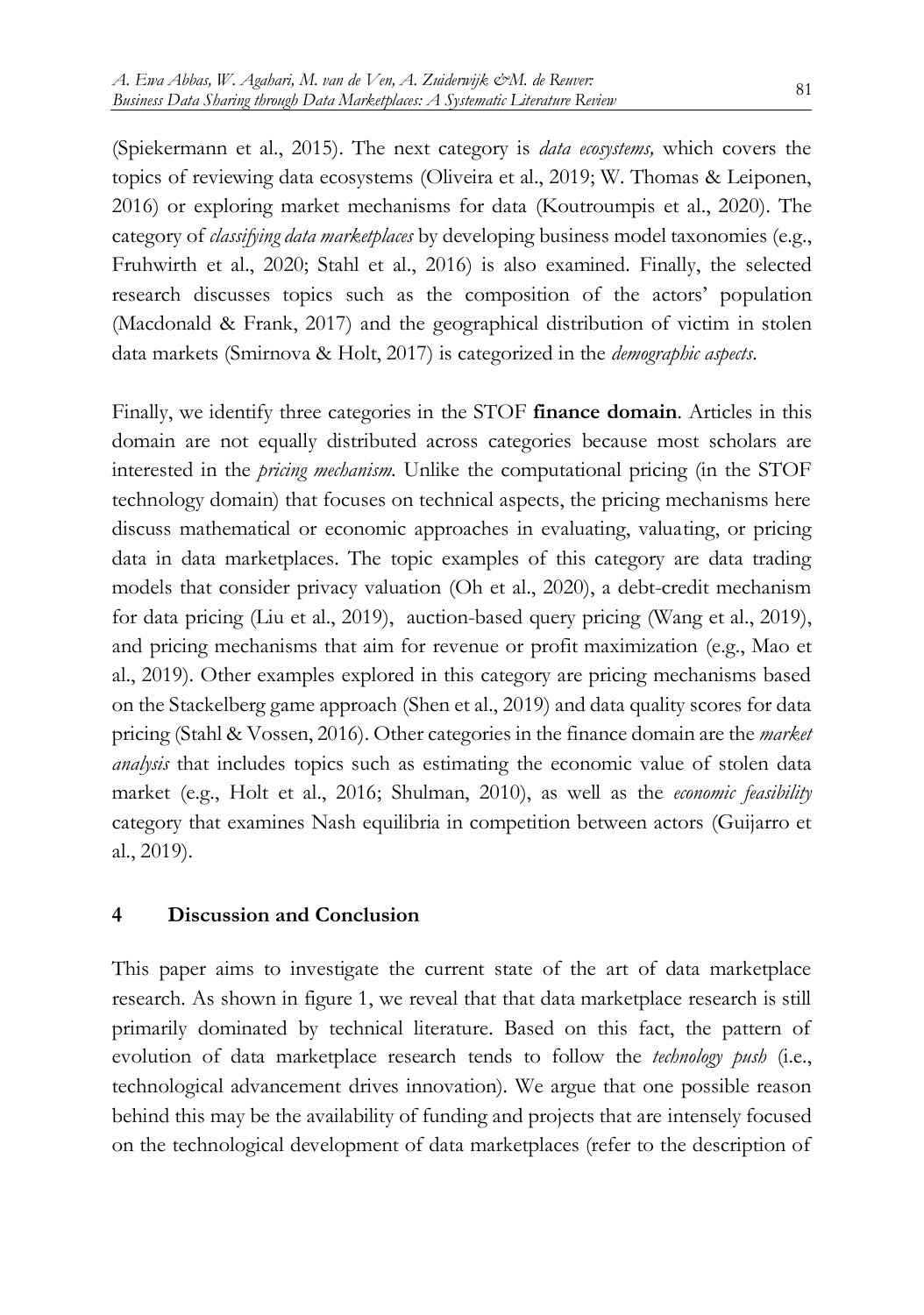EU-funded projects on data markets1). Based on the platform's lifecycle by Henfridsson and Bygstad (2013), many of these projects are still in the initial phase of the platform's lifecycle, i.e., the platform design process. This may explain why debate focuses on technical rather than non-technical aspects. This phenomenon indirectly contributes to the limited options for publication venues. The conferences and journals that publish on data marketplaces are primarily found in the technical venues, e.g., the IEEE Access and IEEE Internet of Things Journal.

As indicated in the introduction section, data marketplaces are hardly commercially exploited, even though concepts have existed for years. Apparently, they struggle to move from the initial stage into the second stage of the platform's lifecycle, i.e., the platform adoption. One possible explanation could be that previous studies have not dealt extensively with non-technical topics. Hence, contributions from the academic perspective towards data marketplace commercialization are still scant. For example, little attention has been paid to topics categorized in the service domain (this domain was covered least by our studied papers). Based on business model ideas, this domain is essential and should be the starting point for data marketplaces to be commercially exploited. The topics in the service domain are essential to design services that fulfill customers' needs. Although a few attempts have been made to discuss relevant topics such as *value proposition*, many other topics such as *customer expected value* and *market segmentation* have barely been discussed in the selected articles.

Considering the organizational domain, one crucial overlooked aspect in current literature is *value networks* that describe actors and their interactions. It is essential to understand the dynamic to align their vision by developing *organizational arrangements* to achieve the common goal. For the finance domain, current literature mainly emphasizes data pricing. Future data marketplace research should cover other essential topics in the finance domain, such as *investments* and *cost sources,* because they are essential to build operating models of data marketplaces. Moreover, data marketplace projects are often conducted in a consortium based on academiapractitioners collaborations (e.g., the EU-funded projects). Academic publications may also reflect the work conducted by practitioners. Hence, considering nontechnical investigations may open opportunities to speed up the platform adoption

 $\overline{a}$ <sup>1</sup> https://ec.europa.eu/digital-single-market/en/programme-and-projects/eu-funded-projects-data, accessed on February 19, 2021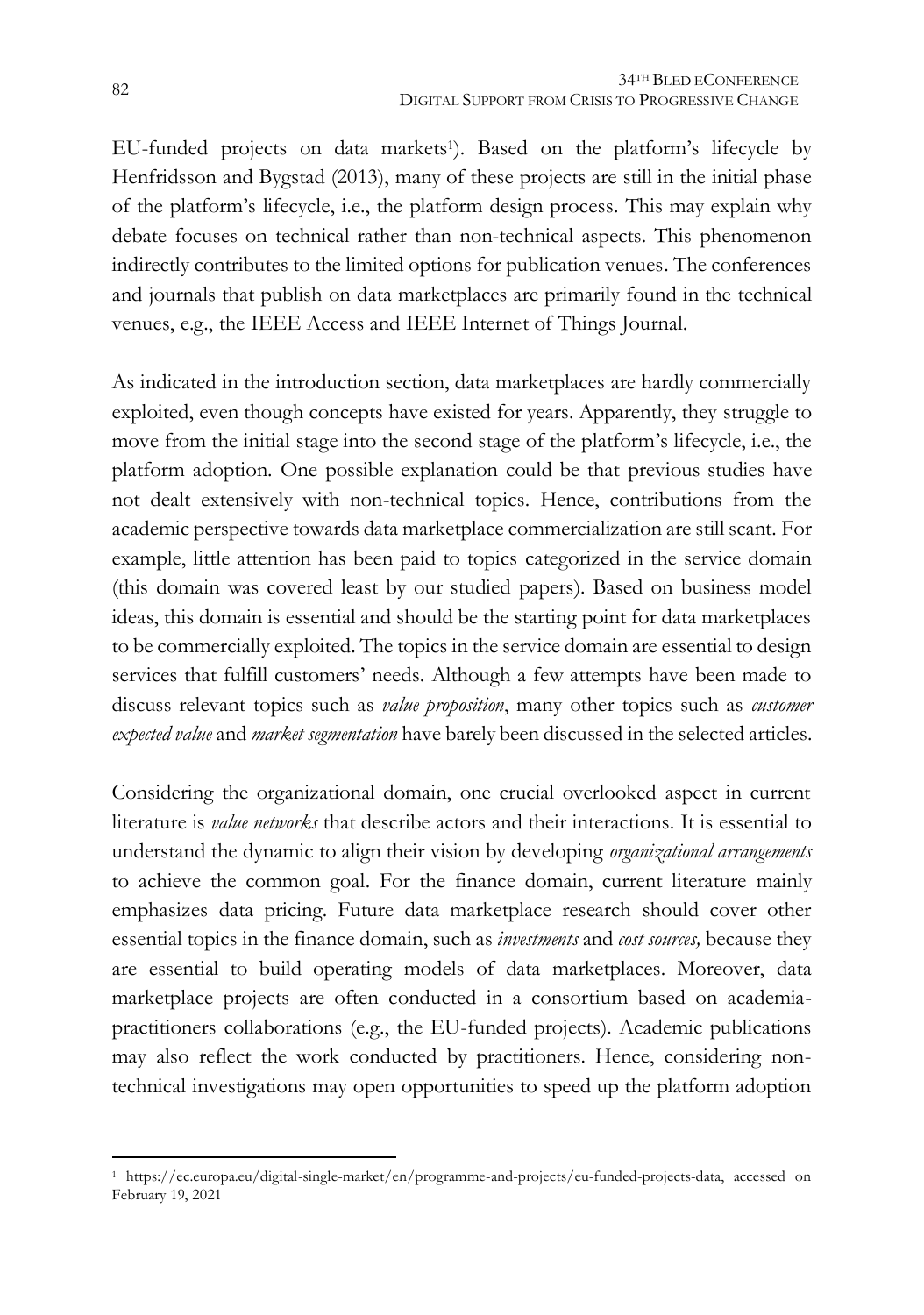process in practice. We also suggest looking into the STOF model (Bouwman et al., 2008) for inspiration during the topic exploration process.

Our additional impressions after reading and analyzing the articles are as follows. We only found a few studies, e.g., Schomakers et al. (2020), Spiekermann and Korunovska (2017), that conduct empirical investigations in non-technical literature. Moreover, the many technology-focused studies hardly consider the link between technology solution and problem, such as is common in Design Science Research (DSR) approaches (Hevner & Chatterjee, 2010). Stronger links between technical solutions and value-related problems would help focus data marketplaces research so that practical problems are being resolved. Besides, the literature hardly discusses solutions to some core non-technical challenges of data marketplaces, such as: defining data ownership (Koutroumpis et al., 2020), assessing data quality (Koutroumpis et al., 2020), lacking legal frameworks (Richter & Slowinski, 2019), lacking technical expertise and resources to operate the ecosystem (Oliveira et al., 2019), and unclear organizational structure (Oliveira et al., 2019).

A limitation of this study is that the topic identification process is subject to the researchers' knowledge and interpretations about the topic, i.e., different readers may have different judgments. However, independently categorizing the present papers by different authors showed overall alignment. Moreover, the study is limited by its scope and the number of publications included in the analysis due to our criteria, e.g., a single database, the timeframe selection, and a paper quality check. Nonetheless, we argue that we have reached a sufficient level of saturation, i.e., analyzing the last couple of papers did not lead to new categories being identified or major shifts in the distribution of papers among categories.

This study contributes to the literature by a) providing a comprehensive overview of current data marketplace research and b) identifying neglected research topics that may contribute to data marketplaces' growth towards commercialization. We set out potential research topics to shift data marketplaces from the first stage of the platform's lifecycle, i.e., the platform design, to the second stage, i.e., the platform adoption. Our research provides the essential basis for future research towards the commercialization of data marketplaces. Finally, we call for (empirical) research in non-technological domains to complement the current technology-focused data marketplace research.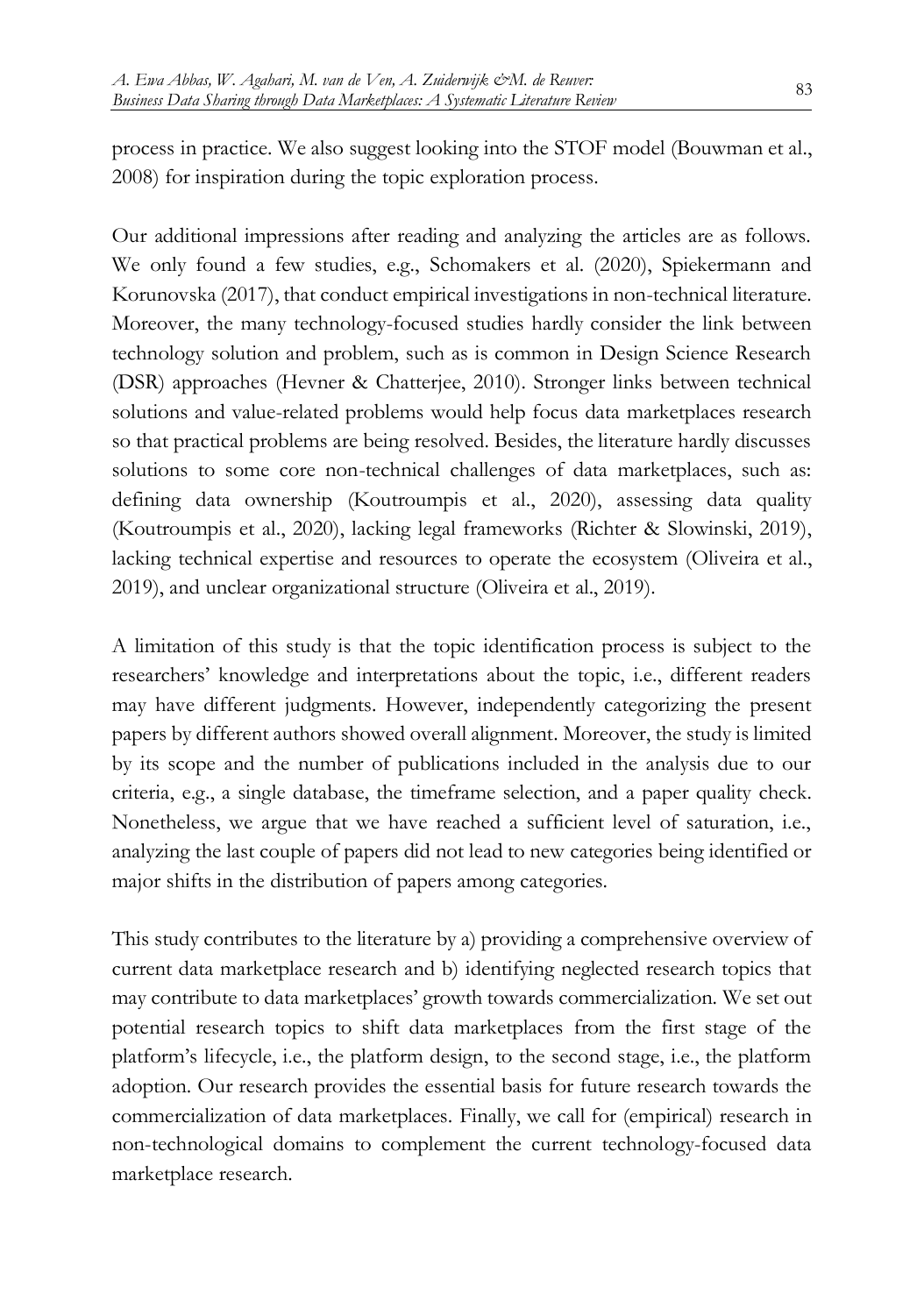#### **Acknowledgments**

The research leading to these results has received funding from the European Union's Horizon 2020 Research and Innovation Programme, under Grant Agreement no 871481 – Trusted Secure Data Sharing Space (TRUSTS) and No 825225 – Safe Data-Enabled Economic Development (Safe-DEED).

#### **References**

1

- \* 2Agarwal, A., Dahleh, M., & Sarkar, T. (2019). A marketplace for data: An algorithmic solution. Proceedings of the 2019 ACM Conference on Economics and Computation.
- \*Ahmed, E., & Shabani, M. (2019). DNA Data Marketplace: An Analysis of the Ethical Concerns Regarding the Participation of the Individuals. Frontiers in Genetics, 10. https://doi.org/10.3389/fgene.2019.01107
- \*Anderson, N. G., Pollack, J., & Williams, D. (2014). The value of healthcare data in ophthalmology. Current Opinion in Ophthalmology, 25(3), 191-194.
	- https://doi.org/10.1097/icu.0000000000000047
- \*Bevir, M. (2012). Governance : a very short introduction. Oxford University Press.
- Bouwman, H., Faber, E., Haaker, T., Kijl, B., & De Reuver, M. (2008). Conceptualizing the STOF Model. In (pp. 31-70). Springer Berlin Heidelberg. https://doi.org/10.1007/978-3-540-79238- 3\_2
- Champieux, R. (2015). PlumX. Journal of the Medical Library Association : JMLA, 103(1), 63-64. https://doi.org/10.3163/1536-5050.103.1.019
- \*Demchenko, Y., Los, W., & de Laat, C. (2018). Data as economic goods: Definitions, properties, challenges, enabling technologies for future data markets. ITUJournal-ICT Discoveries, 1(2).
- European Commission. (2020). A European Strategy for Data https://eur-lex.europa.eu/legalcontent/EN/TXT/PDF/?uri=CELEX:52020DC0066&from=EN
- Fruhwirth, M., Rachinger, M., & Prlja, E. (2020). Discovering Business Models of Data Marketplaces. Proceedings of the 53rd Hawaii International Conference on System Sciences.
- \*Guijarro, L., Pla, V., Vidal, J. R., & Naldi, M. (2019). Competition in data-based service provision: Nash equilibrium characterization. Future Generation Computer Systems, 96, 35-50. https://doi.org/10.1016/j.future.2019.01.044
- \*Hatanaka, H., & Abe, A. (2015). What Type of Information and Scheme does the Data Market Need? Procedia Computer Science, 60, 1309-1317. https://doi.org/10.1016/j.procs.2015.08.197
- Henfridsson, O., & Bygstad, B. (2013). The generative mechanisms of digital infrastructure evolution. MIS quarterly, 907-931.
- Hevner, A., & Chatterjee, S. (2010). Design science research in information systems. In Design research in information systems (pp. 9-22). Springer.
- \*Holt, T. J., Smirnova, O., & Chua, Y. T. (2016). Exploring and Estimating the Revenues and Profits of Participants in Stolen Data Markets. Deviant Behavior, 37(4), 353-367. https://doi.org/10.1080/01639625.2015.1026766
- \*Ishmaev, G. (2020). The Ethical Limits of Blockchain-Enabled Markets for Private IoT Data. Philosophy & Technology, 33(3), 411-432. https://doi.org/10.1007/s13347-019-00361-y
- \*Jeong, B.-G., Youn, T.-Y., Jho, N.-S., & Shin, S. U. (2020). Blockchain-Based Data Sharing and Trading Model for the Connected Car. Sensors, 20(11), 3141. https://doi.org/10.3390/s20113141
- \*Kamleitner, B., & Mitchell, V.-W. (2018). Can consumers experience ownership for their personal data? From issues of scope and invisibility to agents handling our digital blueprints. In Psychological ownership and consumer behavior (pp. 91-118). Springer.

<sup>2</sup> References with an asterisk indicate the inclusion of this article in the systematic literature review.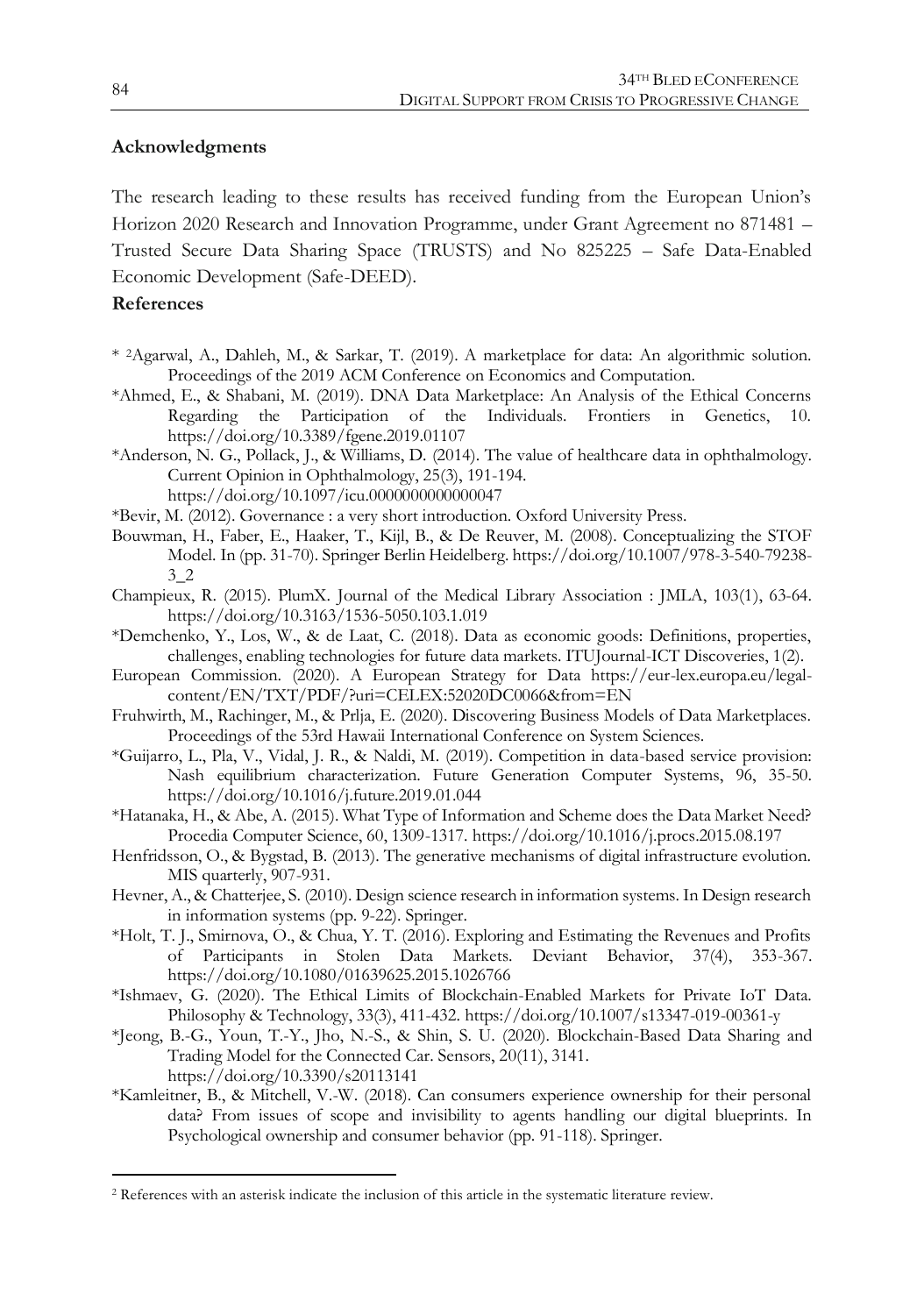- Koutroumpis, P., Leiponen, A., & Thomas, L. D. W. (2020). Markets for data. Industrial and Corporate Change, 29(3), 645-660. https://doi.org/10.1093/icc/dtaa002
- \*Liu, K., Chen, W., Zheng, Z., Li, Z., & Liang, W. (2019). A Novel Debt-Credit Mechanism for Blockchain-Based Data-Trading in Internet of Vehicles. IEEE Internet of Things Journal, 6(5), 9098-9111. https://doi.org/10.1109/jiot.2019.2927682
- \*López, D., & Farooq, B. (2020). A multi-layered blockchain framework for smart mobility datamarkets. Transportation Research Part C: Emerging Technologies, 111, 588-615. https://doi.org/10.1016/j.trc.2020.01.002
- \*Macdonald, M., & Frank, R. (2017). Shuffle Up and Deal: Use of a Capture–Recapture Method to Estimate the Size of Stolen Data Markets. American Behavioral Scientist, 61(11), 1313-1340. https://doi.org/10.1177/0002764217734262
- \*Mao, W., Zheng, Z., & Wu, F. (2019, 2019). Pricing for Revenue Maximization in IoT Data Markets: An Information Design Perspective.
- \*Morrison, N., Hancock, D., Hirschman, L., Dawyndt, P., Verslyppe, B., Kyrpides, N., Kottmann, R., Yilmaz, P., Glöckner, F. O., Grethe, J., Booth, T., Sterk, P., Nenadic, G., & Field, D. (2011). Data shopping in an open marketplace: Introducing the Ontogrator web application for marking up data using ontologies and browsing using facets. Standards in Genomic Sciences, 4(2), 286-292. https://doi.org/10.4056/sigs.1344279
- \*Munoz-Arcentales, A., López-Pernas, S., Pozo, A., Alonso, Á., Salvachúa, J., & Huecas, G. (2019). An Architecture for Providing Data Usage and Access Control in Data Sharing Ecosystems. Procedia Computer Science, 160, 590-597. https://doi.org/10.1016/j.procs.2019.11.042
- \*Niu, C., Zheng, Z., Wu, F., Gao, X., & Chen, G. (2019). Achieving Data Truthfulness and Privacy Preservation in Data Markets. IEEE Transactions on Knowledge and Data Engineering, 31(1), 105-119. https://doi.org/10.1109/tkde.2018.2822727
- \*Oh, H., Park, S., Lee, G. M., Choi, J. K., & Noh, S. (2020). Competitive Data Trading Model With Privacy Valuation for Multiple Stakeholders in IoT Data Markets. IEEE Internet of Things Journal, 7(4), 3623-3639. https://doi.org/10.1109/jiot.2020.2973662
- Okoli, C. (2015). A guide to conducting a standalone systematic literature review. Communications of the Association for Information Systems, 37(1), 43.
- \*Oliveira, M. I. S., Lima, G. d. F. B., & Lóscio, B. F. (2019). Investigations into Data Ecosystems: a systematic mapping study. Knowledge and Information Systems, 1-42.
- \*Otto, B., & Jarke, M. (2019). Designing a multi-sided data platform: findings from the International Data Spaces case. Electronic Markets, 29(4), 561-580. https://doi.org/10.1007/s12525-019- 00362-x
- \*Perera, C., Wakenshaw, S. Y., Baarslag, T., Haddadi, H., Bandara, A. K., Mortier, R., Crabtree, A., Ng, I. C., McAuley, D., & Crowcroft, J. (2017). Valorising the IoT databox: creating value for everyone. Transactions on Emerging Telecommunications Technologies, 28(1), e3125.
- \*Richter, H., & Slowinski, P. R. (2019). The Data Sharing Economy: On the Emergence of New Intermediaries. IIC - International Review of Intellectual Property and Competition Law, 50(1), 4-29. https://doi.org/10.1007/s40319-018-00777-7
- \*Robinson, S. C. (2017). What's your anonymity worth? Establishing a marketplace for the valuation and control of individuals' anonymity and personal data. Digital Policy, Regulation and Governance, 19(5), 353-366. https://doi.org/10.1108/dprg-05-2017-0018
- \*Roman, D., & Stefano, G. (2016, 2016). Towards a Reference Architecture for Trusted Data Marketplaces: The Credit Scoring Perspective.
- \*Schomakers, E.-M., Lidynia, C., & Ziefle, M. (2020). All of me? Users' preferences for privacypreserving data markets and the importance of anonymity. Electronic Markets, 1-17.
- \*Shaabany, G., Grimm, M., & Anderl, R. (2016). Secure Information Model for Data Marketplaces Enabling Global Distributed Manufacturing. Procedia CIRP, 50, 360-365. https://doi.org/10.1016/j.procir.2016.05.003
- \*Shen, B., Shen, Y., & Ji, W. (2019). Profit optimization in service-oriented data market: A Stackelberg game approach. Future Generation Computer Systems, 95, 17-25. https://doi.org/10.1016/j.future.2018.12.072